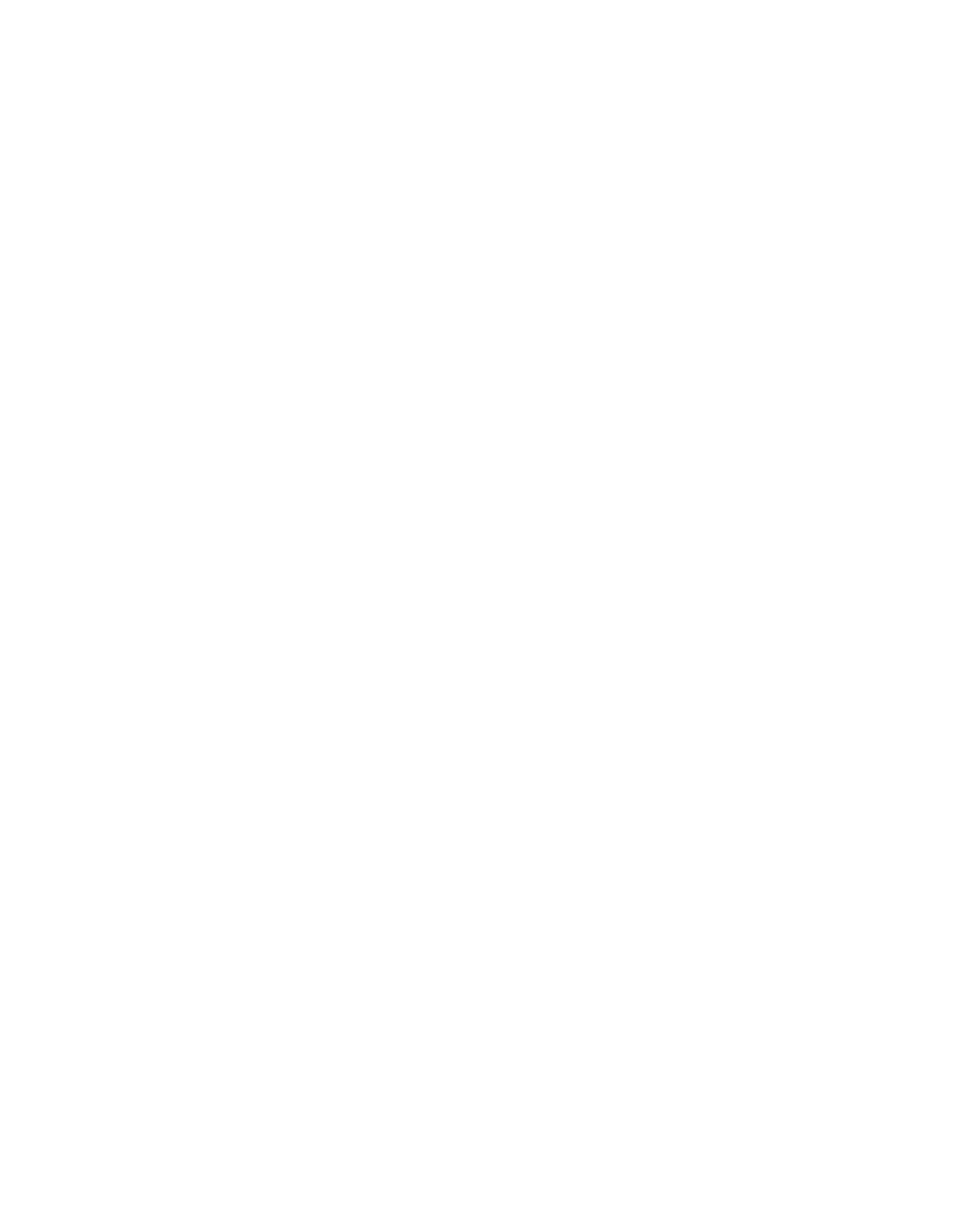## **APPENDIX: PROFIT & LOSS STATEMENT**

LEDXCHANGE™

| Category                                          | 2015-16   | 2016-17    | 2017       |
|---------------------------------------------------|-----------|------------|------------|
| <b>Revenue (Sales):</b>                           |           |            |            |
| Subscriptions*                                    | 538,125   | 8,923,690  | 26,126,421 |
| Retailer**                                        | 155,000   | 255,000    | 250,000    |
| <b>Webpage Advertising</b>                        | 324,655   | 3,331,121  | 28,161,947 |
| Affiliate Program***                              | 122,232   | 59,493     | 226,612    |
| <b>SmartDecision App/Kiosk</b>                    | 225,000   | 1,003,305  | 3,758,028  |
| <b>Total Revenue</b>                              | 1,365,012 | 13,572,609 | 58,523,008 |
|                                                   |           |            |            |
| <b>Operating Expenses:</b>                        |           |            |            |
| <b>Salary Expenses</b>                            | 461,000   | 786,000    | 655,000    |
| <b>Payroll Expenses</b>                           | 57,627    | 98,256     | 81,880     |
| Marketing                                         | 300,000   | 420,000    | 350,000    |
| <b>HealthCare</b>                                 | 35,000    | 48,000     | 40,000     |
| C/C Payment Fee China                             | 21,524    | 356,949    | 1,045,058  |
| Car Allowance                                     | 16,000    | 24,000     | 20,000     |
| Accounting/Legal                                  | 26,000    | 12,000     | 10,000     |
| Rent                                              | 27,000    | 30,000     | 25,000     |
| Telephone                                         | 6,000     | 6,000      | 5,000      |
| Website                                           | 65,000    | 60,000     | 50,000     |
| Mobile App                                        |           |            |            |
| <b>Travel/Trade Shows</b>                         | 58,000    | 63,000     | 51,000     |
| <b>Office Supplies</b>                            | 13,500    | 12,000     | 10,000     |
| <b>Total Expenses</b>                             | 1,086,649 | 1,916,196  | 2,342,932  |
|                                                   |           |            |            |
| <b>Profits Or (Losses):</b>                       |           |            |            |
| <b>EBIT/Operating Profit or (Loss)</b>            | 278,363   | 11,656,413 | 56,180,076 |
| Adj. for any other Income (Interest Income, etc.) |           |            |            |
| Net Income or (Loss) Before Taxes                 | 278,363   | 11,656,413 | 56,180,076 |
| <b>Income Taxes</b>                               |           |            |            |
|                                                   |           |            |            |

**Net Income or (Loss) After Taxes** 

\*Average \$200 per month

\*\*Featured Search Product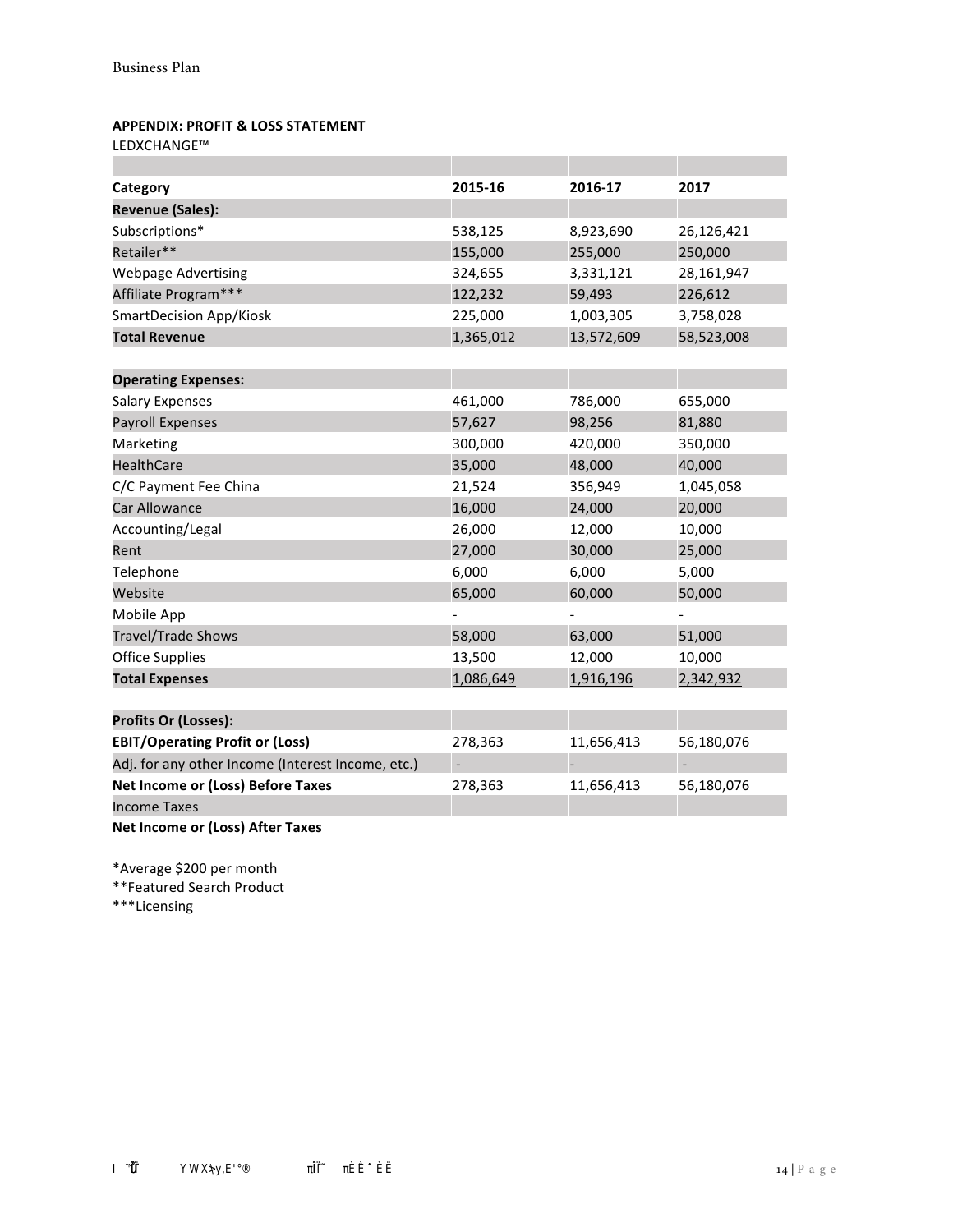## **APPENDIX: PROJECTED SALES FORECAST 2015-16:**

| 12-Month P&L (2015-16)       | $May-15$  | <b>Jun-15</b> | <b>Jul-15</b> | Aug-15    | Sep-15    | Oct-15   | <b>Nov-15</b> | <b>Dec-15</b> | $Jan-16$ | <b>Feb-16</b> | <b>Mar-16</b> | Apr-16  |
|------------------------------|-----------|---------------|---------------|-----------|-----------|----------|---------------|---------------|----------|---------------|---------------|---------|
| <b>Revenue (Sales)</b>       |           |               |               |           |           |          |               |               |          |               |               |         |
| Subscriptions*               | 20,000    | 22,000        | 24,200        | 26,620    | 29,282    | 32,210   | 38,652        | 46,383        | 55,659   | 66,791        | 80,149        | 96,179  |
| Retailer**                   | 10,000    | 10,000        | 10,000        | 10,000    | 10,000    | 10,000   | 15,000        | 15,000        | 15,000   | 15,000        | 15,000        | 20,000  |
| <b>Webpage Advertising</b>   | 15,000    | 16,500        | 18,150        | 19,965    | 21,962    | 24,158   | 26,573        | 29,231        | 32,154   | 35,369        | 38,906        | 46,687  |
| Affiliate Program***         | 2,500     | 2,625         | 2,756         | 2,894     | 3,039     | 3,191    | 13,510        | 14,861        | 16,347   | 17,982        | 19,780        | 22,747  |
| SmartDecision App/Kiosk      |           |               |               |           |           |          | 25,000        | 25,000        | 25,000   | 50,000        | 50,000        | 50,000  |
| <b>Total Revenue</b>         | 47,500    | 51,125        | 55,106        | 59,479    | 64,282    | 69,559   | 118,735       | 130,474       | 144,160  | 185,142       | 203.835       | 235,613 |
|                              |           |               |               |           |           |          |               |               |          |               |               |         |
| <b>Expenses</b>              |           |               |               |           |           |          |               |               |          |               |               |         |
| <b>Salary Expenses</b>       | 33,000    | 33,000        | 33,000        | 33,000    | 33,000    | 38,000   | 38,000        | 38,000        | 45,500   | 45,500        | 45,500        | 45,500  |
| <b>Payroll Expenses</b>      | 4,125     | 4,125         | 4,125         | 4,125     | 4,125     | 4,750    | 4,750         | 4,750         | 5,688    | 5,688         | 5,688         | 5,688   |
| Marketing                    | 20,000    | 20,000        | 20,000        | 20,000    | 20,000    | 20,000   | 30,000        | 30,000        | 30,000   | 30,000        | 30,000        | 30,000  |
| HealthCare                   | 2,000     | 2,000         | 2,000         | 2,000     | 2,000     | 3,000    | 3,000         | 3,000         | 4,000    | 4,000         | 4,000         | 4,000   |
| C/C Payment Fee China        | 800       | 880           | 968           | 1,065     | 1,171     | 1,288    | 1,546         | 1,855         | 2,226    | 2,672         | 3,206         | 3,847   |
| Car Allowance                |           |               |               |           | 2,000     | 2,000    | 2,000         | 2,000         | 2,000    | 2,000         | 2,000         | 2,000   |
| Accounting/Legal             | 5,000     | 5,000         | 2,500         | 2,500     | 2,500     | 2,500    | 1,000         | 1,000         | 1,000    | 1,000         | 1,000         | 1,000   |
| Rent                         | 1,000     | 1,000         | 2,500         | 2,500     | 2,500     | 2,500    | 2,500         | 2,500         | 2,500    | 2,500         | 2,500         | 2,500   |
| Telephone                    | 500       | 500           | 500           | 500       | 500       | 500      | 500           | 500           | 500      | 500           | 500           | 500     |
| Website                      | 10,000    | 5,000         | 5,000         | 5,000     | 5,000     | 5,000    | 5,000         | 5,000         | 5,000    | 5,000         | 5,000         | 5,000   |
| Mobile App                   |           |               |               |           |           |          |               |               |          |               |               |         |
| <b>Travel/Trade Shows</b>    | 2,000     | 2,000         | 2,000         | 2,000     | 2,000     | 2,000    | 20,000        | 15,000        | 2,000    | 2,000         | 2,000         | 5,000   |
| <b>Office Supplies</b>       | 2,500     | 1,000         | 1,000         | 1,000     | 1,000     | 1,000    | 1,000         | 1,000         | 1,000    | 1,000         | 1,000         | 1,000   |
| <b>Total Expenses</b>        | 80,925    | 74,505        | 73,593        | 73,690    | 75,796    | 82,538   | 109,296       | 104,605       | 101,414  | 101,859       | 102,393       | 106,035 |
| <b>Net Profit</b>            | (33, 425) | (23, 380)     | (18, 487)     | (14, 211) | (11, 514) | (12,980) | 9,439         | 25,869        | 42,746   | 83,283        | 101,442       | 129,578 |
| <b>Projected Subscribers</b> | 0         | O.            | D             |           | 0         | O.       | 250           | 275           | 300      | 330           | 363           | 399     |

\*Average \$200 per month

\*\*Featured Search Product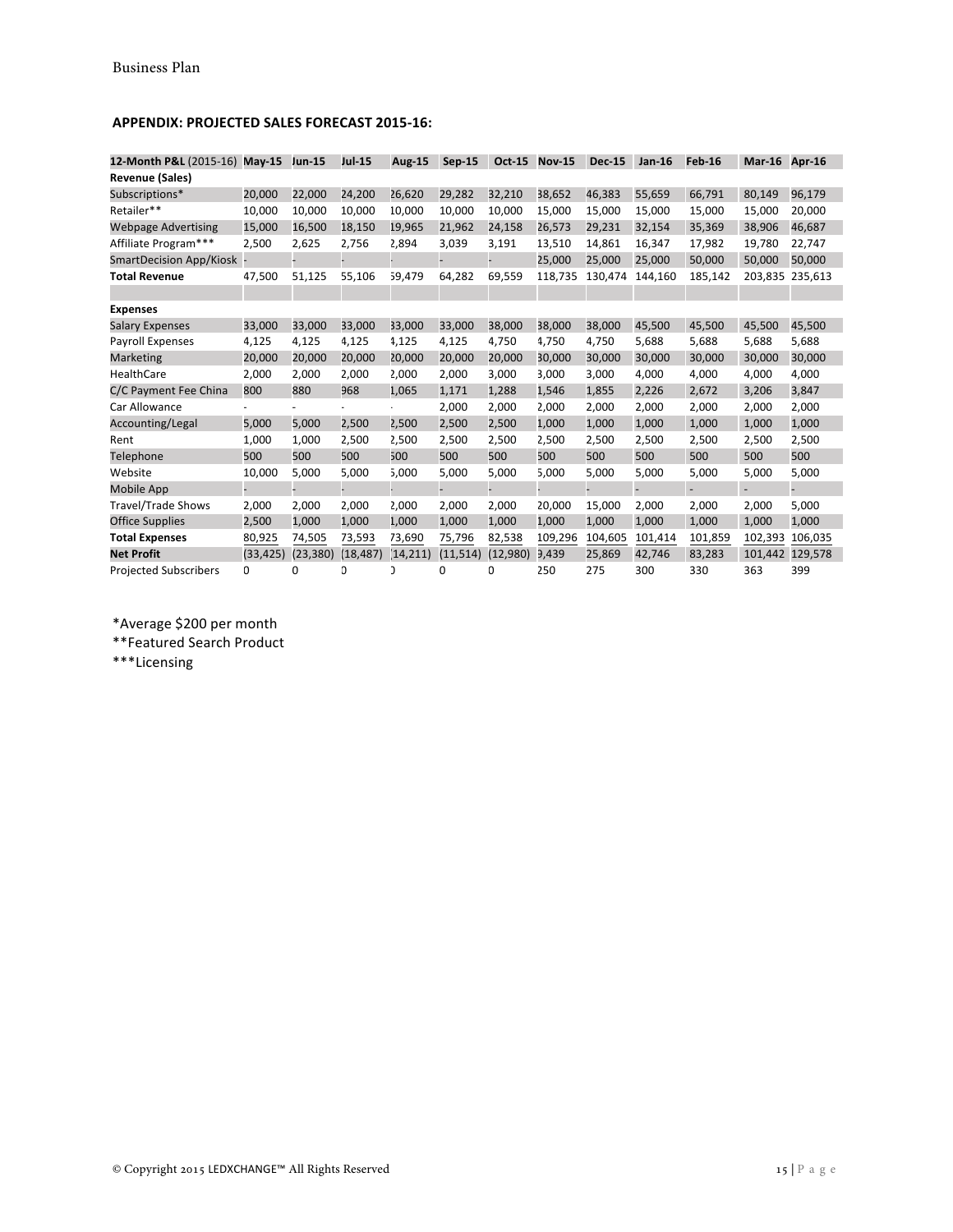| P&L (2016-17)             | <b>Jun-16</b> | <b>Jul-16</b>            | Aug-16  | $Sep-16$  | Oct-16    | <b>Nov-16</b> | <b>Dec-16</b> | Jan-17                        | <b>Feb-17</b> | <b>Mar-17</b>       | Apr-17              | $May-17$  |
|---------------------------|---------------|--------------------------|---------|-----------|-----------|---------------|---------------|-------------------------------|---------------|---------------------|---------------------|-----------|
| <b>Revenue (Sales)</b>    |               |                          |         |           |           |               |               |                               |               |                     |                     |           |
| Subscriptions*            | 187,850       | 234,812                  | 293,515 | 366,894   | 458,618   | 573,272       | 716,590       | 895,738                       | 1,119,673     | 1,231,640 1,354,804 |                     | 1,490,284 |
| Retailer**                | 20,000        | 20,000                   | 20,000  | 20.000    | 20,000    | 20,000        | 20,000        | 20,000                        | 20,000        | 25,000              | 25,000              | 25,000    |
| Webpage Ads               | 80,676        | 96,811                   | 116,173 | 139,408   | 167,289   | 200,747       | 240,897       | 289,076                       | 346,891       | 433,614             | 542,017             | 677,522   |
| Affiliate Programs        |               | $\overline{\phantom{a}}$ |         | 5,000     | 5,250     | 5,513         | 5,788         | 6,078                         | 5,381         | 7,339               | 8,439               | 9,705     |
| SmartDecision***          | 34,595        | 39,784                   | 45,752  | 52,614    | 60,506    | 69,582        | 80,020        | 92,023                        | 105,826       | 121,700             | 139,955             | 160,948   |
| <b>Total Revenue</b>      | 823,120       | 891,407                  | 975,440 | 1,333,916 | 1,461,664 | 1,619,114     |               | 1,813,295 2,052,914 2,598,771 |               |                     | 2,819,292 3,070,216 | 3,363,459 |
|                           |               |                          |         |           |           |               |               |                               |               |                     |                     |           |
| <b>Expenses</b>           |               |                          |         |           |           |               |               |                               |               |                     |                     |           |
| <b>Payroll Expenses</b>   | 65,500        | 65,500                   | 65,500  | 65,500    | 65,500    | 65,500        | 65,500        | 65,500                        | 65,500        | 65,500              | 65,500              | 65,500    |
| Marketing                 | 8,188         | 8,188                    | 8,188   | 8,188     | 8,188     | 8,188         | 8,188         | 8,188                         | 8,188         | 8,188               | 8,188               | 8,188     |
| <b>HealthCare</b>         | 35,000        | 35,000                   | 35,000  | 35,000    | 35,000    | 35,000        | 35,000        | 35,000                        | 35,000        | 35,000              | 35,000              | 35,000    |
| C/C Payment Fee           | 4,000         | 4,000                    | 4,000   | 4,000     | 4,000     | 4,000         | 4,000         | 4,000                         | 4,000         | 4,000               | 4,000               | 4,000     |
| Car Allowance             | 7,514         | 9,392                    | 11,741  | 14,676    | 18,345    | 22,931        | 28,664        | 35,830                        | 44,787        | 49,266              | 54,192              | 59,611    |
| Accounting/Legal          | 2,000         | 2,000                    | 2,000   | 2,000     | 2,000     | 2,000         | 2,000         | 2,000                         | 2,000         | 2,000               | 2,000               | 2,000     |
| Rent                      | 1,000         | 1,000                    | 1,000   | 1,000     | 1,000     | 1,000         | 1,000         | 1,000                         | 1,000         | 1,000               | 1,000               | 1,000     |
| Telephone                 | 2,500         | 2,500                    | 2,500   | 2,500     | 2,500     | 2,500         | 2,500         | 2,500                         | 2,500         | 2,500               | 2,500               | 2,500     |
| Website                   | 500           | 500                      | 500     | 500       | 500       | 500           | 500           | 500                           | 500           | 500                 | 500                 | 500       |
| Mobile App                | 5,000         | 5,000                    | 5,000   | 5,000     | 5,000     | 5,000         | 5,000         | 5,000                         | 5,000         | 5,000               | 5,000               | 5,000     |
| <b>Travel/Trade Shows</b> | 10,000        | 2,000                    | 2,000   | 20,000    | 2,000     | 15,000        | 2,000         | 2,000                         | 2,000         | 2,000               | 2,000               | 2,000     |
| Office Supplies           | 1,000         | 1,000                    | 1,000   | 1,000     | 1,000     | 1,000         | 1,000         | 1,000                         | 1,000         | 1,000               | 1,000               | 1,000     |
| <b>Total Expenses</b>     | 142,201       | 136,080                  | 138,428 | 159,363   | 145,032   | 162,618       | 155,351       | 162,517                       | 171,474       | 175,953             | 180,880             | 186,299   |
| <b>Net Profit</b>         | 680,919       | 755,327                  | 837,012 | 1,174,553 | 1,316,631 | 1,456,496     | 1.657.944     | 1,890,397                     | 2,427,297     | 2,643,339           | 2,889,336           | 3,177,161 |
| Subscribers               | 597           | 657                      | 723     | 795       | 877       | 962           | 1,058         | 1,164                         | 1,281         | 1,409               | 1,549               | 1,627     |

## **APPENDIX: PROJECTED SALES FORECAST 2016-17:**

\*Average \$200 per month

\*\*Featured Search Product